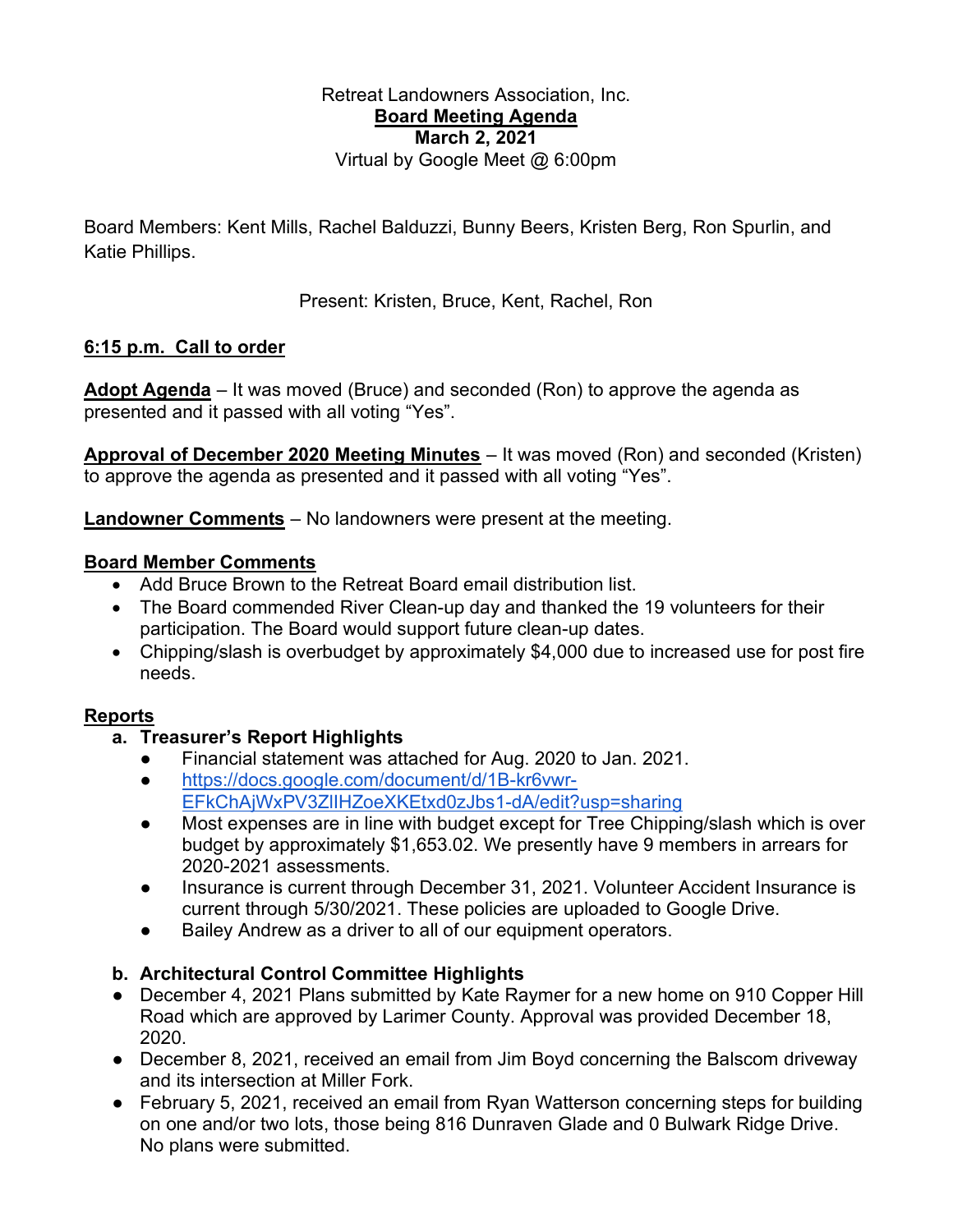● February 2021, received a call and then an email from Dick Lightner concerning the improvements his neighbor was making on Streamside Drive. The neighbor was contacted and is in the process of sending plans to the ACC.

# c. Roads Committee Highlights

- Welcome Bailey Andrew. Bailey and Amy purchased their home in The Retreat summer 2020. Bailey is a diesel mechanic at 4Rivers John Deere Dealership in Fort Collins and is enthusiastic about helping our team with equipment repair and maintenance as well as equipment operation and road maintenance.
- Good ditching and culvert maintenance on all roads below burn areas will be a high priority during the next few years out of a concern for landslides and flooding that could washout portions of the roads. This will include Copper Hill, Fisherman's Lane, Black Creek and portions of Streamside and Bulwark Ridge.
- Brian Berg, Arborist and Equipment Operator is leading the evaluation of hazardous trees along our roads, especially in the burn areas. Estes Park Power and Communications will pay their contractor to remove trees that are a threat to their utility lines. The Roads Team will develop a prioritized list of trees that should be removed at RLA expense. It is likely that some tree removal can be done by the Roads Team.
- Last fall demonstrated the need for widening some stretches of RLA roads and the removal of branches and trees along portions of our roads. Roads and trees that impede equipment, service and emergency vehicles, obstruct road maintenance or present a fire hazard limiting egress must be addressed. Portions of Streamside, Black Creek and Fisherman's Lane need to be evaluated for mitigation.
- The Roads Team will conduct work on Miller Fork beyond the gate, to pull ditches and improve basins leading into culverts to ensure that it is more resistant to washouts and the impact of landslides, so this road remains in satisfactory condition for emergency access.
- The Roads Team recommends roadside slash chipping several times between May and October. We also recommend that chips from the slash pile by the equipment barn be retained and stockpiled for landowner use and for use on appropriate RLA common lands to help with re-establishing vegetation on slopes burned in last fall's fire.
- They will select and announce several dates in May and June for road maintenance days, for which we will again recruit volunteers to help.
- They encourage concerted efforts by RLA volunteers and other resources to remove debris from our streams, re-seed and re-vegetate slopes to reduce the risk of flooding and washouts. The Roads Team will coordinate with the Environmental/Wildfire Restoration Team on some specific preventive work this spring and summer.
- Grader broke down, which could be a costly repair which the Roads Committee would evaluate.

# d. Forest Preservation Committee is now the "Fire Restoration Committee" official title report

- The Fire Restoration Committee consists of Bruce Brown (Chair), Geoff Elliot, Harry Love, Gene McClean, Chuck Reynolds and Ron Spurlin (honorary member).
- A volunteer day was held on Feb 20 to start the clean-up of Miller Fork stream from a little above Miller Fork Road to Lower Streamside.
- $\bullet$  16 RLA residents formed 5 "chain saw" groups and started work at 9 am, working for  $\sim$ 4 hrs.